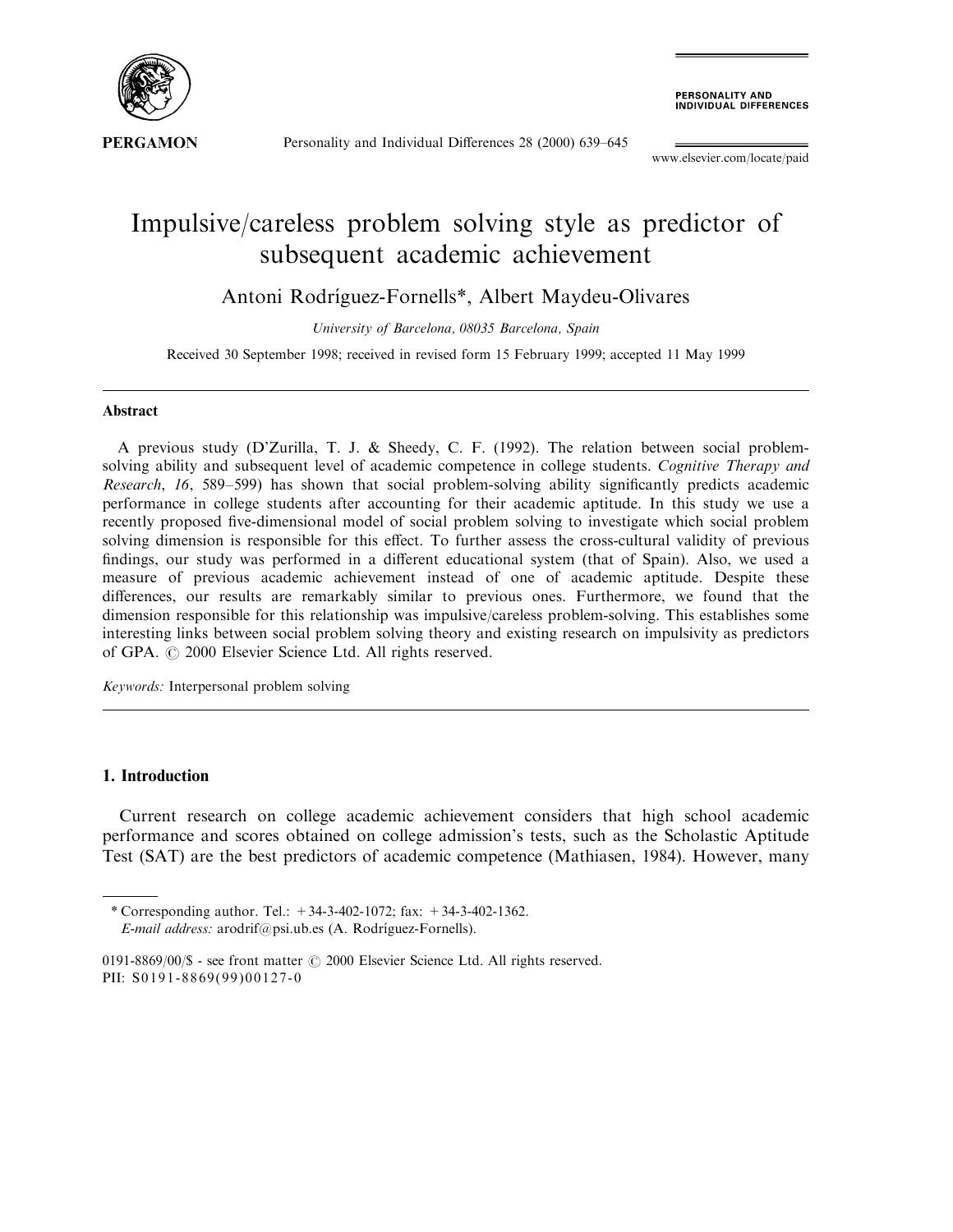other factors could increase or decrease the chances of academic success of college students such as academic achievement motivation (Edwards & Waters, 1981), study habits (Elliott, Godshall, Shrout & Witty, 1990; Houston, 1987), and personality variables (Cowell & Entwistle, 1971), among other psychological variables (Kanoy, Wester, & Latta, 1989). The present research addresses the influence of problem-solving dimensions on college academic achievement.

Problem-solving is considered a coping strategy that increases general competence and adaptation (D'Zurilla, 1986; D'Zurilla & Nezu, 1990) in real-world settings. The theoretical framework for the present study is the social problem solving model developed by D'Zurilla and Nezu (1982, 1999). Their model hypothesizes that problem-solving outcomes in real-life settings are determined by two major processes: (1) problem orientation and (2) problemsolving proper. *Problem-orientation* is a motivational process involving a set of relatively stable cognitive-emotional schemas that describe how a person generally thinks and feels about problems in living, as well as his or her own problem-solving ability. Problem-solving proper refers to the rational search for a solution through the application of problem-solving skills and techniques that are designed to maximize the probability of finding the 'best' or most adaptive solution for a particular problem.

Maydeu-Olivares and D'Zurilla (1995, 1996) empirically found support for this model, although their results suggest that problem solving in real-life environments is best described by five inter-related dimensions: two problem solving dimensions and three problem solving proper dimensions. These dimensions are: (1) Positive problem orientation (PPO), a constructive, problem-solving cognitive 'set' (e.g. generalized challenge appraisals, self-efficacy, positive outcome expectancies); (2) Negative problem-orientation (NPO), a set of dysfunctional cognitive-emotional schemas (e.g. generalized threat appraisals, low self-efficacy, negative outcome expectancies); (3) Rational problem-solving (RPS), a constructive problem-solving pattern characterized by rational, deliberate, and systematic application of effective problemsolving skills; (4) *Impulsiveness/carelessness style* (ICS), a dysfunctional problem-solving dimension characterized by active problem-solving attempts that are impulsive, careless, hurried and incomplete; and (5) Avoidance style (AS), another dysfunctional dimension characterized by procrastination, passivity or inaction, and attempts to shift the responsibility for problem solving to others.

In a college environment and particularly for first-year students the main indicator of their adaptation is probably their academic success. Thus, according to social problem solving theory, students' social problem solving should be related to their academic performance. Two studies have reported a modest but significant positive influence of social problem-solving on college freshmen GPA scores (D'Zurilla & Nezu, 1990; D'Zurilla & Sheedy, 1992). These studies found problem solving proper to be significantly related to cumulative GPA, but not Problem Orientation. However, as these studies were performed before Maydeu-Olivares and D'Zurilla proposed a dimensional model of social problem solving, the specific impact of the different problem solving proper dimensions on GPA remains to be studied.

The present study aims at filling this gap. Of the three problem solving proper dimensions, we hypothesize that Impulsivity/Carelessness style will be the best predictor of GPA as impulsivity has been found to be significantly related to poor academic performance in a study by Kipnis (1971).